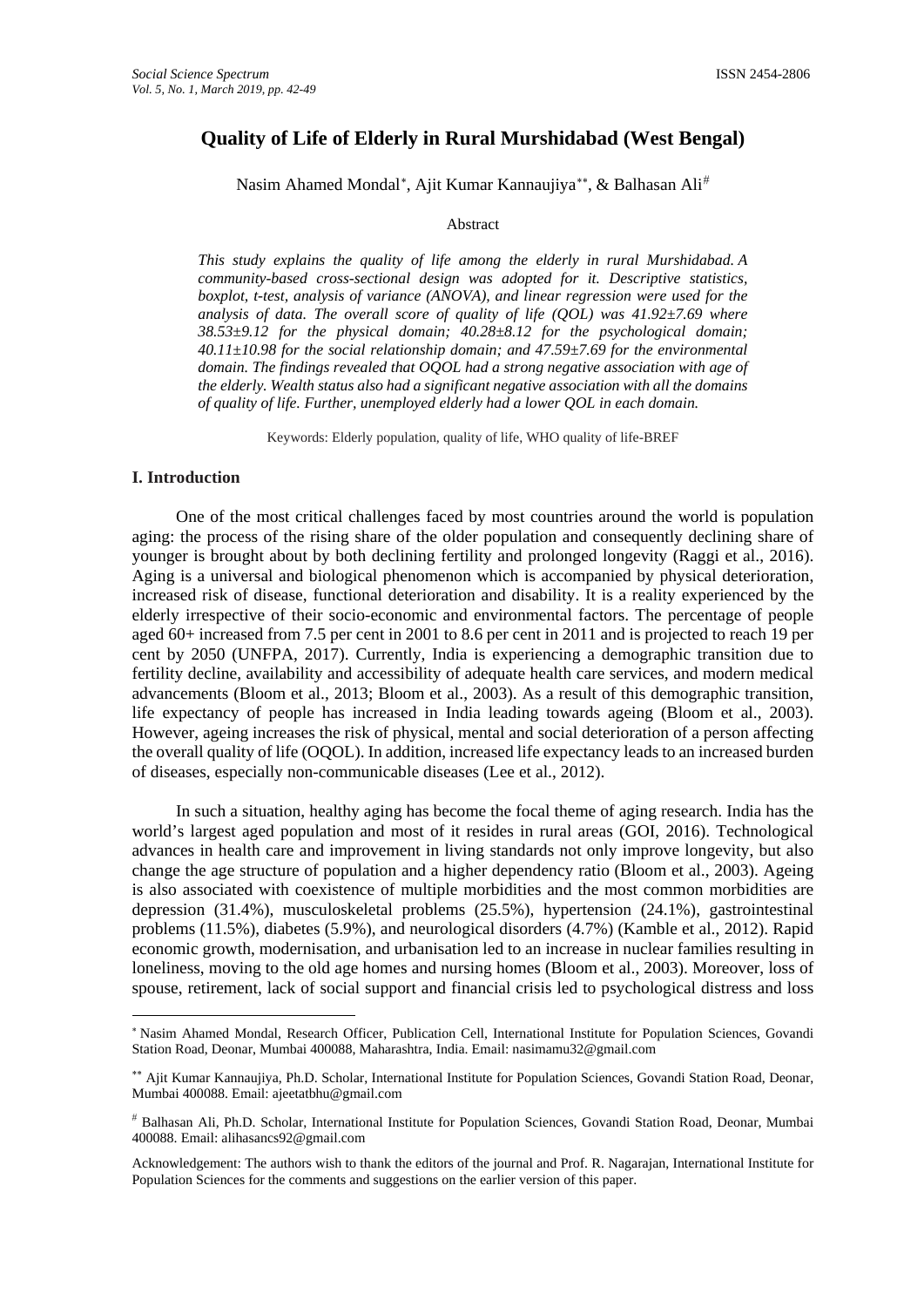of physical and functional capacity worsen the OQOL in old age (Jacob et al., 2007; Joshi et al., 2003; Mendenhall et al., 2017' Lee et al., 2012; Mahal et al., 2010; Mirowsky and Ross, 1992; Kinra et al., 2010). The World Health Organization (WHO) has defined healthy aging as "the process of developing and maintaining the functional ability that enables well-being in older age" (WHO, 2015). Expectedly, healthy aging has an impact on the quality of life (QOL) (Raggi et al., 2016), and so understanding its determinants in a healthy aging perspective is the primary relevance of this study.

There is a need to reappraise the QOL of this vulnerable rural population. Although, many studies have been carried out globally to assess the QOL among elderly (Vitorino et al., 2012; Apidechkul, 2011; Bodur & Cingil, 2009; Alexandre et al., 2009; Hickey et al., 2005; Salaffi et al., 2005), only limited studies addressed the same in the Indian context (Barua et al., 2007; Jacob et al., 2007). It was known that the QOL among the elderly population was influenced by several sociodemographic factors like place of residence, education, age, marital status, economic status, and family structure (Vitorino et al., 2012; Husain & Ghosh, 2011; Barua et al., 2007). While many studies have reported that the QOL among women is worse compared with men (Lima et al., 2009; Tajvar, et al., 2008), a few have also reported that it is slightly bad among men (Khaje-Bishak et al., 2014). A community-based research among elderly people in a rural area of west Bengal found that increasing age, financial crisis and presence of comorbidities deteriorate the QOL of elderly (Dasgupta et al., 2018). A study conducted in Kottayam District of Kerala found that physical health, psychological health and environment of rural elderly are poorer as compared with urban elderly (Usha & Lalitha, 2016). So, there is a dearth of information on the determinants of QOL among the elderly population, especially in developing countries including India. The present study attempts to understand the socio-demographic profile of the elderly and assesses the QOL among the elderly at Halsanapara and Chowrigacha which are rural areas of Murshidabad district in West Bengal.

## **II. Material and Methods**

A community based cross-sectional design was adopted for the study. All people aged  $\geq 60$ years were selected since it was a community-based study with the following inclusion criteria: aged ≥ 60 years, permanent resident in the study area, no evidence of severe mental disease or cognitive disorders, no hearing or speech impairment, cognitively able to grant informed consent and physically able to engage in 30-35 minutes for the survey. By considering the time and resources at the disposal of the first author, the two villages were purposively selected. The institutional ethics committee of the IIPS approved the study beforehand. The purpose of the study and data collection procedure were described to the Gram Pradhans (elected heads). The objective of the study and the time required to complete questionnaires were explained to each respondent. Confidentiality was also explained to them to refuse to answer any question and withdraw from the study at any time. The study did not offer any incentives in either cash or kind for participation. The entire interview, including the questionnaire, and the scales used were conducted in the local language Bengali. The first author carried out the fieldwork for the study during the months of January and February in 2018.

The sample of this study comprises of 203 elderly people aged 60 years and above. Many questions were asked related to QOL and other socio-economic and demographic characteristics of the elderly. QOL includes physical health, psychological health, social relationship, environment of the elderly and OQOL. These variables are dependent and continuous in nature. A list of independent variables was included in the study. These are sex of elderly (male/female), age (younger 60-69 years, old 70-79 years, oldest  $\geq 80$  years), years of schooling (no schooling, 1-5 years,  $>$ 5 years), marital status (currently married, separated/divorced/widow/widower), wealth status (poor, middle, rich), religion (Hindu/Muslim), caste (SC/ST, OBC, others), living-arrangement (alone, with one member, with two-three members, with more than three members) and occupation (unemployed/employed).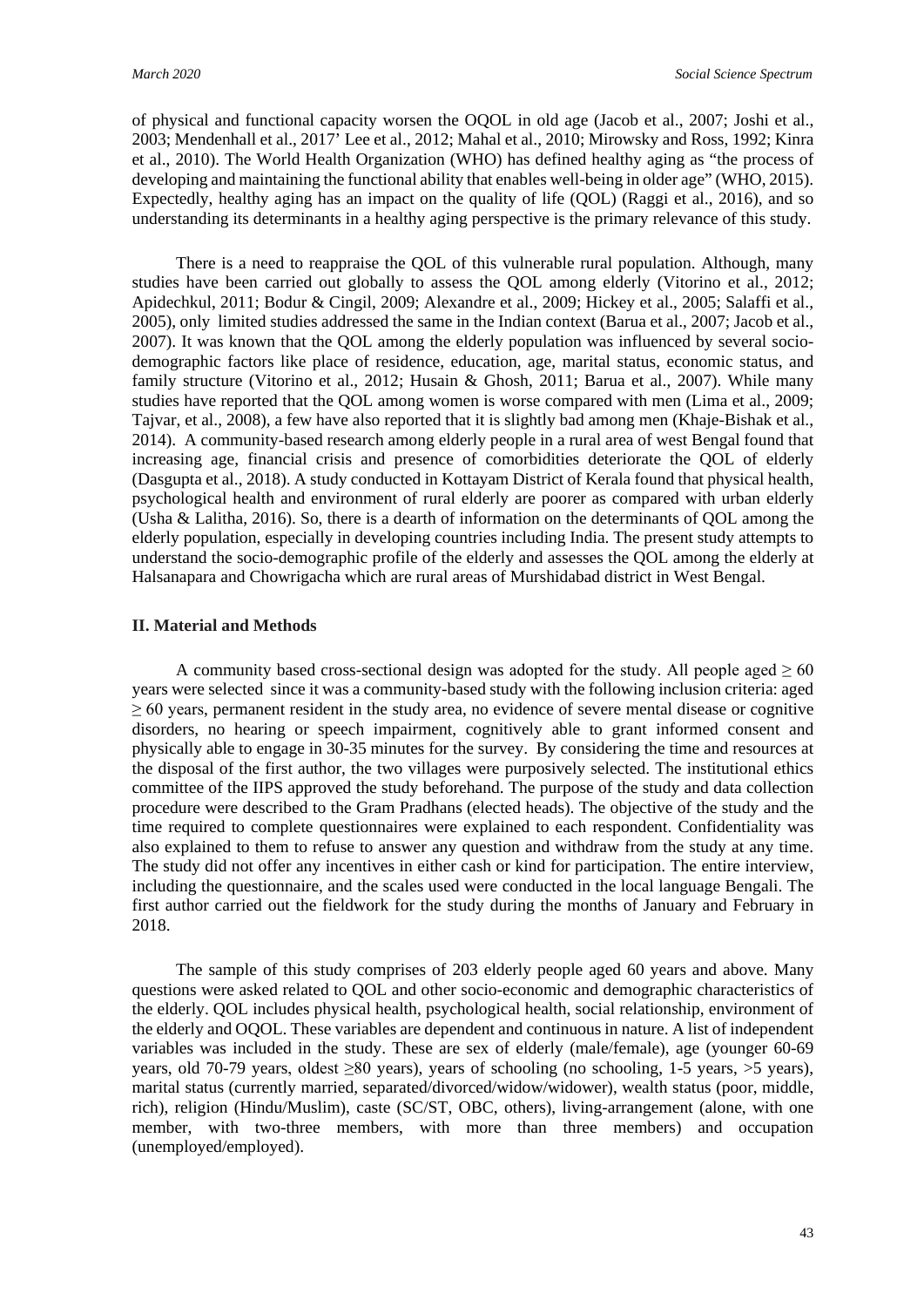### *Measuring the Quality of Life*

WHO defines QOL "as an individual's perception of their position in life in the context of the culture and value systems in which they live and in relation to their goals, expectations, standards, and concerns. It is a broad-ranging concept affected in a complex way by the person's physical health, psychological state, level of independence, social relationships, personal beliefs, and their relationship to salient features of their environment". Currently one of the most commonly used QOL instruments is the World Health Organization's Quality of Life (WHOQOL) instrument. The WHOQOL 100 is a 100 items instrument which will focus on representing 24 facets organized into six domains: (a) physical domain, (b) psychological domain, (c) level of independence, (d) social relationships, (e) environment, and (f) spirituality/religion/personal beliefs. The WHOQOL-100 is designed to be applicable cross-culturally. During its development phase, the instrument was simultaneously developed in different cultures and languages by taking into account an individual's belief and the situation in life. Subsequently, the WHOQOL-BREF contains one item from each of the 24 facets of QOL included in the WHOQOL-100 plus two "benchmark" items from the general facet of OQOL and general health. The five points Likert interval scales, with four domains, titled WHOOOL-BREF were designed and tested to reflect intensity, capacity, frequency and evaluation. Items inquire 'how much', 'how completely,' 'how often', 'how good' or 'how satisfied' the respondent felt in the last four weeks. The WHOQOL-BREF contains a total of 26 questions. All of them deal with physical health, psychology, social relationship, and environment of an individual's life in the last four weeks. So it is possible to derive four domain scores that denote an individual's perception of the QOL in each particular domain.

Cronbach's Alpha was used to test the reliability of indicators. The value of greater than 0.7 is acceptable for the validity and reliability of items, and the present study found a good reliability Cronbach's Alpha value of 0.76.

Statistical analyses were carried out in two stages: in the first stage descriptive statistics, percentages, mean and box plots were used for showing the distribution of the elderly by background characteristics. Inferential statistics where t-test and analysis of variance (ANOVA) were used in the second stage to estimate the association between independent and dependent variables. Similarly, linear regression model was applied to validate the relationship of outcome variables along with all the socio-economic and demographic characteristics of the study population. P-value $<0.05$  was considered for significant level.

#### **III. Results**

Table 1 shows that the mean OQOL score was 41.92. The mean QOL score was maximum for environmental domain (47.59), followed by psychological domain (40.28) and social relationships domain (40.11). The lowest mean score was seen in physical health domain (38.53).

Table 1: Descriptive statistics of domain-wise quality of life of elderly, Rural Murshidabad, West Bengal

| Quality of life         | N   | Mean  | Std. Dev. | Min   | Max   |
|-------------------------|-----|-------|-----------|-------|-------|
| Overall quality of life | 203 | 41.92 | 7.69      | 14.71 | 51.96 |
| Physical                | 203 | 38.53 | 9.12      | 9.09  | 54.55 |
| Psychological           | 203 | 40.28 | 8.12      | 11.54 | 57.69 |
| Social Relationships    | 203 | 40.11 | 10.98     | 8.33  | 75.00 |
| Environmental           | 203 | 47.59 | 10.42     | 16.13 | 64.52 |

Note: N: Number of Sample; Std. Dev: Standard Deviation; Min: Minimum; Max: Maximum

Table 2 presents the percentage distribution of the elderly people by selected socio-economic and demographic characteristics. Around 66 per cent elderly were under 60-69 years age group and about 54.7 per cent were female participants. In terms of education, three-fourth of the elderly did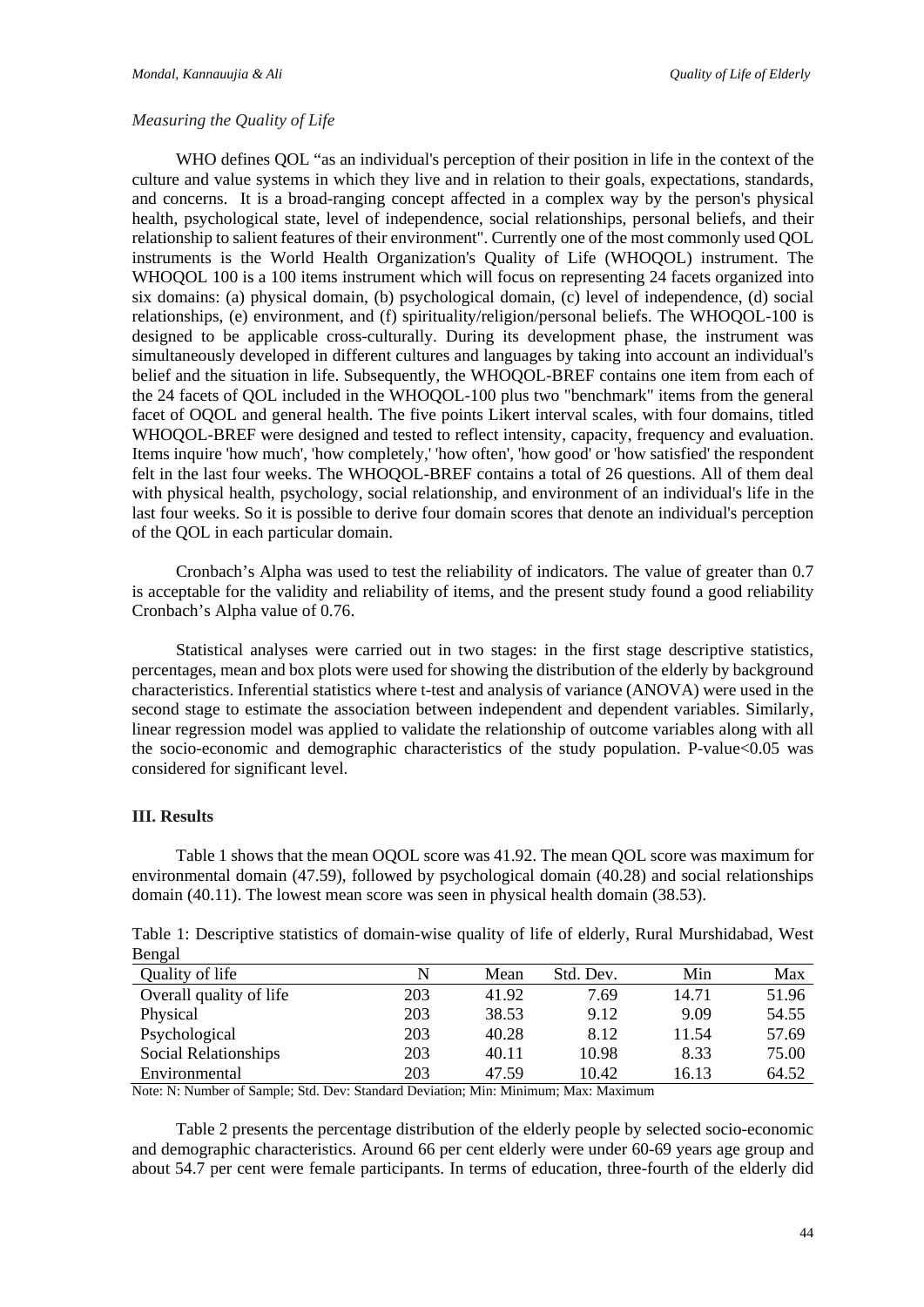not attend school, 18.2 per cent reported 1-5 years of schooling and only 5.9 per cent elderly had more than six years of schooling. Further, about 63 per cent participants were currently married and unemployed. In terms of living conditions, nearly one-fourth of the elderly were living alone, and more than half of the older people belonged to the Muslim community.

The study found that the old elderly aged between 70 and 79 years, the years of schooling between 1 and 5 years, elderly belonging to rich wealth status and elderly living with two and three members had a better score in all the domains of QOL. This association was statistically significant among those domains whose p valve was less than 0.05.

Graph 1. Box Plot of the physical, psychological, social relationships, environmental and overall quality of life domains



Table 3 presents the linear regression estimates of QOL for physical, psychological, social relationship, environmental and overall quality of life of the rural elderly after controlling all the socio-economic and demographic characteristics. The findings show that the oldest old (80 years and above) have a significant negative relationship with all the domains of QOL as compared with their younger old (60-69 years) counterparts. Elderly belonging to the poor wealth status have a significant negative relationship in all the domains of QOL, except for the social relationship domain compared with their richer counterparts. Similarly, elderly belonging to the middle wealth status also have a significant negative relationship with the physical health domain of QOL compared with the elderly belonging to rich wealth status.

## **IV. Discussion**

This study investigated the QOL of the elderly from rural West Bengal. Several studies suggested that indicators of QOL worsen with advancing age which can be understood from the effect of chronic conditions among older people (Hunger et al., 2011; Parker et al., 2014). Some of the previous research did not confirm such a relationship between age and QOL (Garin et al., 2014; Low et al., 2013). The present study observed poor QOL among the elderly aged 80 and above which is substantiated by a study conducted by Sowmiya and Nagarani (2012) in rural area of Tamil Nadu.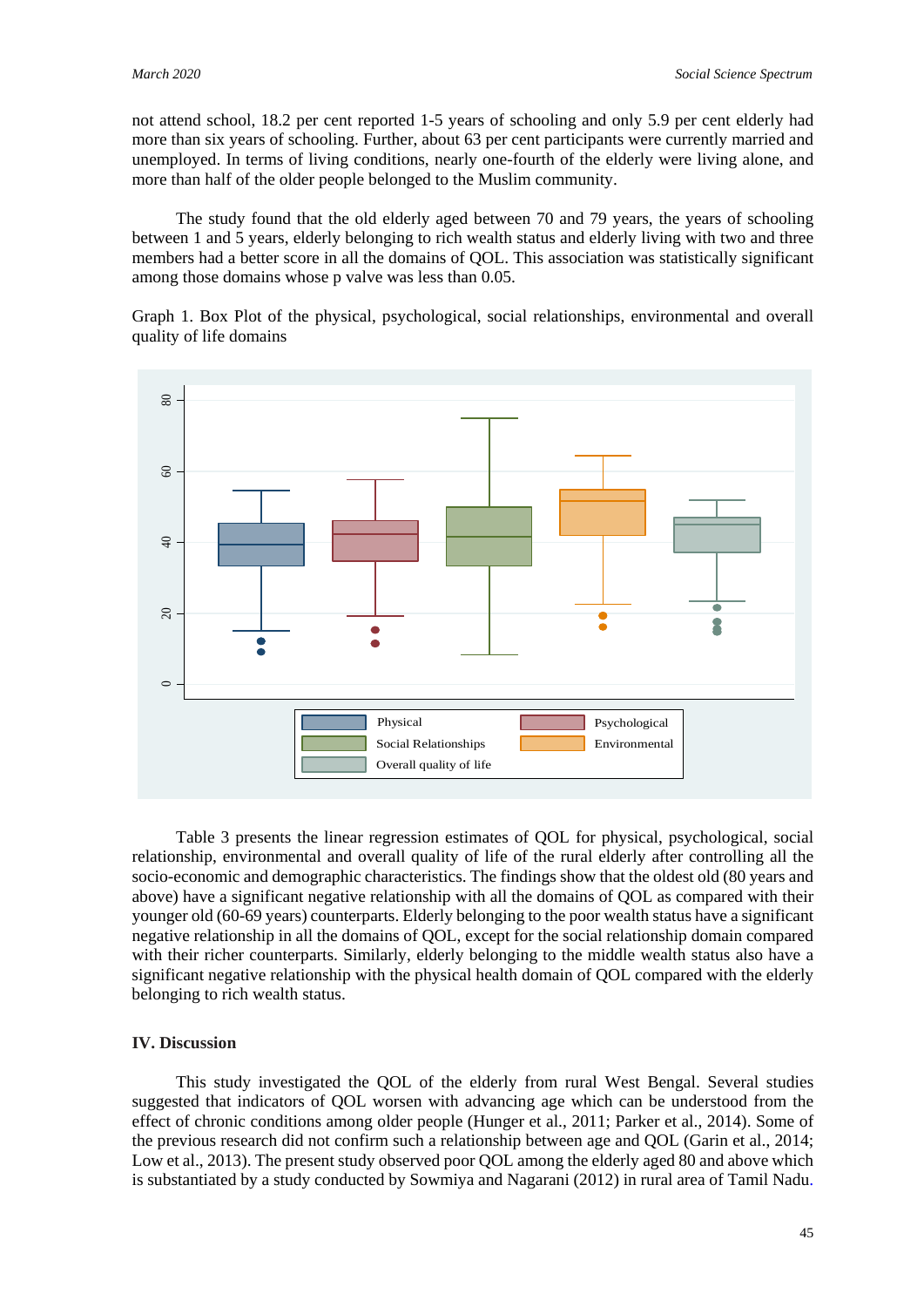| Table 2. Quality of Life among rural elderly by socio-economic and demographic characteristics in |  |  |
|---------------------------------------------------------------------------------------------------|--|--|
| Murshidabad, West Bengal (n=203)                                                                  |  |  |

| Background characteristics          |                                  | N   | $\%$ | Physical | Psycho-<br>logical | Social<br>relationship | Environ<br>-mental | Overall<br>quality of<br>life |
|-------------------------------------|----------------------------------|-----|------|----------|--------------------|------------------------|--------------------|-------------------------------|
| <b>Sex</b>                          | Male                             | 92  | 45.3 | 37.8     | 39.7               | 40.3                   | 48.7               | 42.4                          |
|                                     | Female                           | 111 | 54.7 | 39.4     | 40.7               | 39.9                   | 46.7               | 41.5                          |
|                                     | p value*                         |     |      | 0.2373   | 0.3684             | 0.8128                 | 0.1817             | 0.4236                        |
|                                     | Youngest (60-69)                 | 134 | 66.0 | 39.1     | 41.2               | 40.8                   | 48.4               | 42.7                          |
| Elder age                           | Old (70-79)                      | 59  | 29.1 | 40.2     | 41.2               | 41.7                   | 49.0               | 43.3                          |
| group                               | Oldest<br>(80)<br>$\&$<br>above) | 10  | 4.9  | 20.6     | 22.7               | 21.7                   | 28.4               | 23.6                          |
|                                     | p value**                        |     |      | < 0.001  | < 0.001            | < 0.001                | < 0.001            | < 0.001                       |
| Years of                            | No schooling                     | 154 | 75.9 | 37.5     | 40.0               | 39.9                   | 46.6               | 41.2                          |
|                                     | $1-5$ years                      | 37  | 18.2 | 42.5     | 41.9               | 41.2                   | 52.5               | 45.2                          |
| schooling                           | $\geq 6$ years                   | 12  | 5.9  | 39.9     | 39.1               | 38.9                   | 45.7               | 41.3                          |
|                                     | p value**                        |     |      | 0.0086   | 0.3861             | 0.7566                 | 0.0061             | 0.0142                        |
| Marital                             | Curr married                     | 129 | 63.4 | 38.6     | 40.8               | 41.2                   | 47.7               | 42.3                          |
| status                              | Sep/Div/Wid                      | 74  | 36.6 | 38.4     | 39.3               | 38.2                   | 47.3               | 41.3                          |
|                                     | p value*                         |     |      | 0.8524   | 0.2148             | 0.0576                 | 0.7952             | 0.4066                        |
| Wealth                              | Poor                             | 68  | 33.5 | 34.9     | 38.0               | 40.0                   | 42.7               | 38.6                          |
| status                              | Middle                           | 68  | 33.5 | 38.1     | 40.4               | 38.8                   | 49.1               | 42.1                          |
|                                     | Rich                             | 67  | 33.0 | 42.7     | 42.5               | 41.5                   | 51.1               | 45.1                          |
|                                     | p value**                        |     |      | < 0.001  | 0.0042             | 0.3603                 | < 0.001            | < 0.001                       |
| Religion                            | Hindu                            | 97  | 47.8 | 38.7     | 40.4               | 40.1                   | 48.6               | 42.3                          |
|                                     | Muslim                           | 106 | 52.2 | 38.3     | 40.2               | 40.1                   | 46.7               | 41.6                          |
|                                     | p value*                         |     |      | 0.7549   | 0.8878             | 0.9866                 | 0.1944             | 0.4875                        |
| Caste                               | SCs/STs                          | 128 | 63.0 | 37.4     | 41.9               | 41.4                   | 47.3               | 42.0                          |
|                                     | <b>OBCs</b>                      | 58  | 28.6 | 39.9     | 38.5               | 40.2                   | 48.2               | 42.1                          |
|                                     | Others                           | 17  | 8.4  | 38.8     | 39.8               | 39.5                   | 47.7               | 41.8                          |
|                                     | p value**                        |     |      | 0.4908   | 0.1601             | 0.5658                 | 0.9442             | 0.9842                        |
| Living<br>arrangement<br>Occupation | Living alone                     | 49  | 24.1 | 37.2     | 38.9               | 36.1                   | 46.4               | 40.3                          |
|                                     | With one member                  | 54  | 26.6 | 35.7     | 38.5               | 41.2                   | 44.8               | 39.8                          |
|                                     | With 2-3 members                 | 48  | 23.7 | 40.8     | 41.8               | 42.4                   | 49.7               | 44.0                          |
|                                     | $>3$ members                     | 52  | 25.6 | 40.6     | 41.9               | 40.7                   | 49.7               | 43.7                          |
|                                     | p value**                        |     |      | 0.0062   | 0.0501             | 0.0234                 | 0.0356             | 0.0056                        |
|                                     | Unemployed                       | 128 | 63.1 | 38.2     | 40.3               | 39.8                   | 47.2               | 41.6                          |
|                                     | Employed                         | 75  | 37.0 | 39.1     | 40.3               | 40.7                   | 48.3               | 42.4                          |
|                                     | p value*                         |     |      | 0.5180   | 0.9709             | 0.5795                 | 0.4599             | 0.5122                        |

Note: N number of sample; % percentage value; p value\* for t-test; p value\*\* for ANOVA;

Curr Married/Sep/Div/Wid: Currently married, separated, widowed, divorced; SCs: Scheduled Castes; STs: Scheduled Tribes; OBCs: Other Backward Castes.

Education has been used as an indicator to address the socio-economic status (SES) and is a strong predictor of living standards and QOL for individuals. The study indicates that lower educational levels are associated with diminished QOL as compared with those having high school or academic degrees. Previous studies have also confirmed a similar relationships between education and QOL among the elderly (Sowmiyaand & Nagarani, 2012; Qadri et al., 2013; Jivraj & Nazroo, 2014; Ganesh Kumar et al., 2014; Luthy et al., 2015; Ghosh et al., 2017).

In this study, the female elderly score better in physical and psychological domains and male elderly have better QOL scores in social relationship and environmental domains. Many studies have reported that males have a better QOL in almost every domain (Shah et al., 2017; Khaje-Bishak et al., 2014). One study has reported that females have a better QOL in almost every domain (Karmakar et al., 2018). In the same way, one study showed that there is no statistically significance relationship between males and females in almost all the domains (Hameed et al., 2014). The present study has revealed that married elderly have a better social relationship and psychological conditions than their widowed, divorced and separated counterparts (Qadri et al., 2013; Ghosh et al., 2017), indicating that marriage offers a protective mechanism against psychological illness. At advanced age, people feel lonely and have fewer social networks. In such situations, being married plays an important role and living with a partner might help to get social and emotional support with a better score in QOL (Han et al., 2014).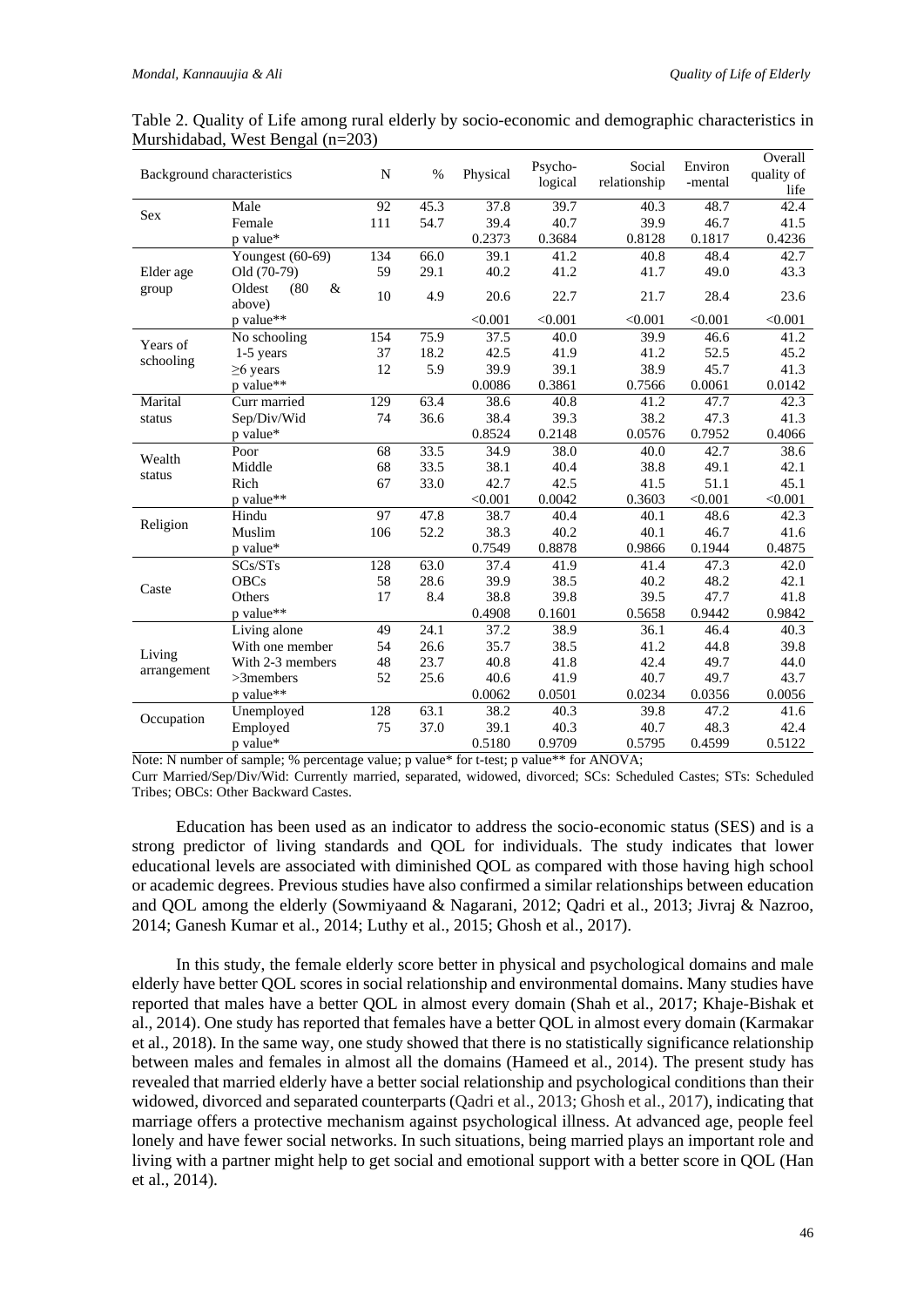In India caste can be understood as a robust predictor of socio-economic condition, and lower caste people are expected to have lower QOL score. This study reveals that the elderly belonging to SCc/SCs have worse QOL score which is corroborated by a previous study (Qadri et al., 2013). In addition, this study also reveals that QOL is worse among Muslim elderly as well compared with Hindus. Living arrangements and co-residence have been a significant predictor of QOL, especially in later life. Likewise, one study found that elderly have better QOL who stay with their children (Ghosh et al., 2017). As discussed above, social network and support have a positive impact on health-related QOL (Borglin et al., 2006; García et al., 2005).

Table 3 Results from linear regression estimate: Coefficients of quality of life among rural elderly of Murshidabad District, West Bengal (n=203)

| Characteristics                 | $n_{\text{refl}}$ and $n_{\text{refl}}$ and $n_{\text{refl}}$ and $n_{\text{refl}}$<br>Coefficient (CI) | Coefficient (CI)                         | Coefficient (CI)            | Coefficient (CI)                | Coefficient (CI)                    |  |  |
|---------------------------------|---------------------------------------------------------------------------------------------------------|------------------------------------------|-----------------------------|---------------------------------|-------------------------------------|--|--|
|                                 | Physical                                                                                                | Psychological                            | Social relationship         | Environment                     | Overall quality of life             |  |  |
| Gender                          |                                                                                                         |                                          |                             |                                 |                                     |  |  |
| Male®                           | 1.00                                                                                                    | 1.00                                     | 1.00                        | 1.00                            | 1.00                                |  |  |
| Female                          | $0.65(-2.22, 3.51)$                                                                                     | $-1.97(-4.58, 0.64)$                     | $-0.58(-4.49, 3.33)$        | $1.35(-1.98, 4.68)$             | $0.05$ ( $-2.25$ , $2.35$ )         |  |  |
| Age group                       |                                                                                                         |                                          |                             |                                 |                                     |  |  |
| Youngest <sup>®</sup>           | 1.00                                                                                                    | 1.00                                     | 1.00                        | 1.00                            | 1.00                                |  |  |
| Old                             | $1.04(-1.75, 3.82)$                                                                                     | $0.71(-1.82, 3.24)$                      | $2.36(-1.44, 6.16)$         | $-0.10$ $(-3.33, 3.14)$         | $0.76(-1.47, 2.99)$                 |  |  |
| Oldest                          | $-19.07***$ ( $-24.63$ , $-13.52$ )                                                                     | $-17.74***$ (-22.79, -12.69)             | $-16.10***$ (-23.69, -8.52) | $-21.74***$ ( $-28.2, -15.29$ ) | $-19.19***$ ( $-23.66$ , $-14.73$ ) |  |  |
| <b>Years of schooling</b>       |                                                                                                         |                                          |                             |                                 |                                     |  |  |
| No schooling                    | $-2.03(-6.86, 2.8)$                                                                                     | $0.11(-4.28, 4.5)$                       | $1.92(-4.67, 8.52)$         | $2.06(-3.55, 7.67)$             | $0.22(-3.66, 4.10)$                 |  |  |
| $1-5$                           | $1.17(-4.06, 6.4)$                                                                                      | $0.71(-4.05, 5.47)$                      | $1.66(-5.48, 8.81)$         | $5.40(-0.67, 11.48)$            | $2.40(-1.8, 6.60)$                  |  |  |
| >60                             | 1.00                                                                                                    | 1.00                                     | 1.00                        | 1.00                            | 1.00                                |  |  |
| <b>Marital status</b>           |                                                                                                         |                                          |                             |                                 |                                     |  |  |
| Curr married <sup>®</sup>       | 1.00                                                                                                    | 1.00                                     | 1.00                        | 1.00                            | 1.00                                |  |  |
| Sep/Div/Wid                     | $2.81(-0.31, 5.92)$                                                                                     | $-1.15(-3.98, 1.68)$                     | $-0.71(-4.97, 3.55)$        | $2.76(-0.86, 6.38)$             | $1.37(-1.13, 3.87)$                 |  |  |
| <b>Wealth status</b>            |                                                                                                         |                                          |                             |                                 |                                     |  |  |
| Poor                            | $-6.09***(-9.18,-3.01)$                                                                                 | $-3.77$ <sup>**</sup> ( $-6.57, -0.96$ ) | $-0.09(-4.31, 4.12)$        | $-5.73^{**}(-9.31, -2.14)$      | $-4.68***(-7.16,-2.20)$             |  |  |
| Middle                          | $-3.70^{**}(-6.73, -0.67)$                                                                              | $-1.31(-4.06, 1.45)$                     | $-0.90(-5.04, 3.24)$        | $0.08(-3.44, 3.60)$             | $-1.61$ $(-4.04, 0.82)$             |  |  |
| <b>Rich®</b>                    | 1.00                                                                                                    | 1.00                                     | 1.00                        | 1.00                            | 1.00                                |  |  |
| <b>Religion</b>                 |                                                                                                         |                                          |                             |                                 |                                     |  |  |
| Hindu®                          | 1.00                                                                                                    | 1.00                                     | 1.00                        | 1.00                            | 1.00                                |  |  |
| Muslim                          | $-0.82$ $(-4.2, 2.56)$                                                                                  | $1.76(-1.32, 4.83)$                      | $1.30(-3.32, 5.91)$         | $-3.67$ $(-7.6, 0.26)$          | $-0.78$ $(-3.49, 1.94)$             |  |  |
| Caste                           |                                                                                                         |                                          |                             |                                 |                                     |  |  |
| SCs/STs                         | $-2.65(-6.29, 0.99)$                                                                                    | $2.67(-0.64, 5.98)$                      | $2.42(-2.55, 7.39)$         | $-3.93(-8.16, 0.31)$            | $-1.09(-4.01, 1.84)$                |  |  |
| <b>OBCs</b>                     | $-1.65$ $(-6.57, 3.26)$                                                                                 | $-1.80(-6.27, 2.67)$                     | $1.04(-5.67, 7.76)$         | $-3.71(-9.42, 2.01)$            | $-2$ ( $-5.95$ , 1.95)              |  |  |
| Others <sup>®</sup>             | 1.00                                                                                                    | 1.00                                     | 1.00                        | 1.00                            | 1.00                                |  |  |
| Living arrangement with members |                                                                                                         |                                          |                             |                                 |                                     |  |  |
| Living alone                    | $1.26(-3.02, 5.53)$                                                                                     | $1.22(-2.66, 5.11)$                      | $-2.59(-8.43, 3.25)$        | $1.09(-3.88, 6.06)$             | $0.74$ ( $-2.69$ , $4.18$ )         |  |  |
| Living with 1                   | $-1.76(-5.04, 1.51)$                                                                                    | $-2.19(-5.18, 0.79)$                     | $0.53(-3.94, 5.01)$         | $-1.74$ $(-5.55, 2.07)$         | $-1.60(-4.23, 1.04)$                |  |  |
| $2 - 3$                         | $0.89(-2.24, 4.01)$                                                                                     | $0.67(-2.18, 3.51)$                      | $2.12(-2.15, 6.38)$         | $0.59(-3.04, 4.22)$             | $0.89(-1.62, 3.40)$                 |  |  |
| >30                             | 1.00                                                                                                    | 1.00                                     | 1.00                        | 1.00                            | 1.00                                |  |  |
| Occupation                      |                                                                                                         |                                          |                             |                                 |                                     |  |  |
| Unemployed                      | $0.75(-1.93, 3.43)$                                                                                     | $0.26(-2.18, 2.69)$                      | $0.36(-3.3, 4.02)$          | $0.59(-2.52, 3.70)$             | $0.53(-1.62, 2.68)$                 |  |  |
| Employed®                       | 1.00                                                                                                    | 1.00                                     | 1.00                        | 1.00                            | 1.00                                |  |  |
| Constant                        | $43.26***$ (36.43, 50.1)                                                                                | $42.19***$ (35.97, 48.4)                 | $37.61***$ (28.27, 46.94)   | 49.45*** (41.51, 57.40)         | 44.20*** (38.71, 49.70)             |  |  |

Note: \*\*\* p<0.01,\*\*; p<0.05; ® Reference category; CI Confidence Interval. Curr Married/Sep/Div/Wid: Currently married, separated, widowed, divorced; SCs: Scheduled castes; STs: Scheduled tribes; OBCs: Other backward castes.

#### **References**

- Alexandre, T. D. S., Cordeiro, R. C., & Ramos, L. R. (2009). Factors associated to quality of life in active elderly. *Revista de saudepublica*, *43*(4), 613-621.
- Apidechkul, T. (2011). Comparison of quality of life and mental health among elderly people in rural and suburban areas, Thailand. *Southeast Asian Journal of Tropical Medicine and Public Health*, *42*(5), 1282.
- Barua, A., Mangesh, R., Kumar, H. H., & Mathew, S. (2007). A cross-sectional study on quality of life in geriatric population. *Indian Journal of Community Medicine*, *32*(2), 146.
- Bloom, D. E., Cafiero, E. T., McGovern, M. E., Prettner, K., Stanciole, A., Weiss, J., ...& Rosenberg, L. (2013). The economic impact of non-communicable disease in China and India: estimates, projections, and comparisons (No. w19335). National Bureau of Economic Research.
- Bloom, D., Canning, D., & Sevilla, J. (2003). The demographic dividend: A new perspective on the economic consequences of population change. Rand Corporation.
- Bodur, S., & Cingil, D. D. (2009). Using WHOQOL-BREF to evaluate quality of life among Turkish elders in different residential environments. *JNHA-The Journal of Nutrition, Health and Aging*, *13*(7), 652.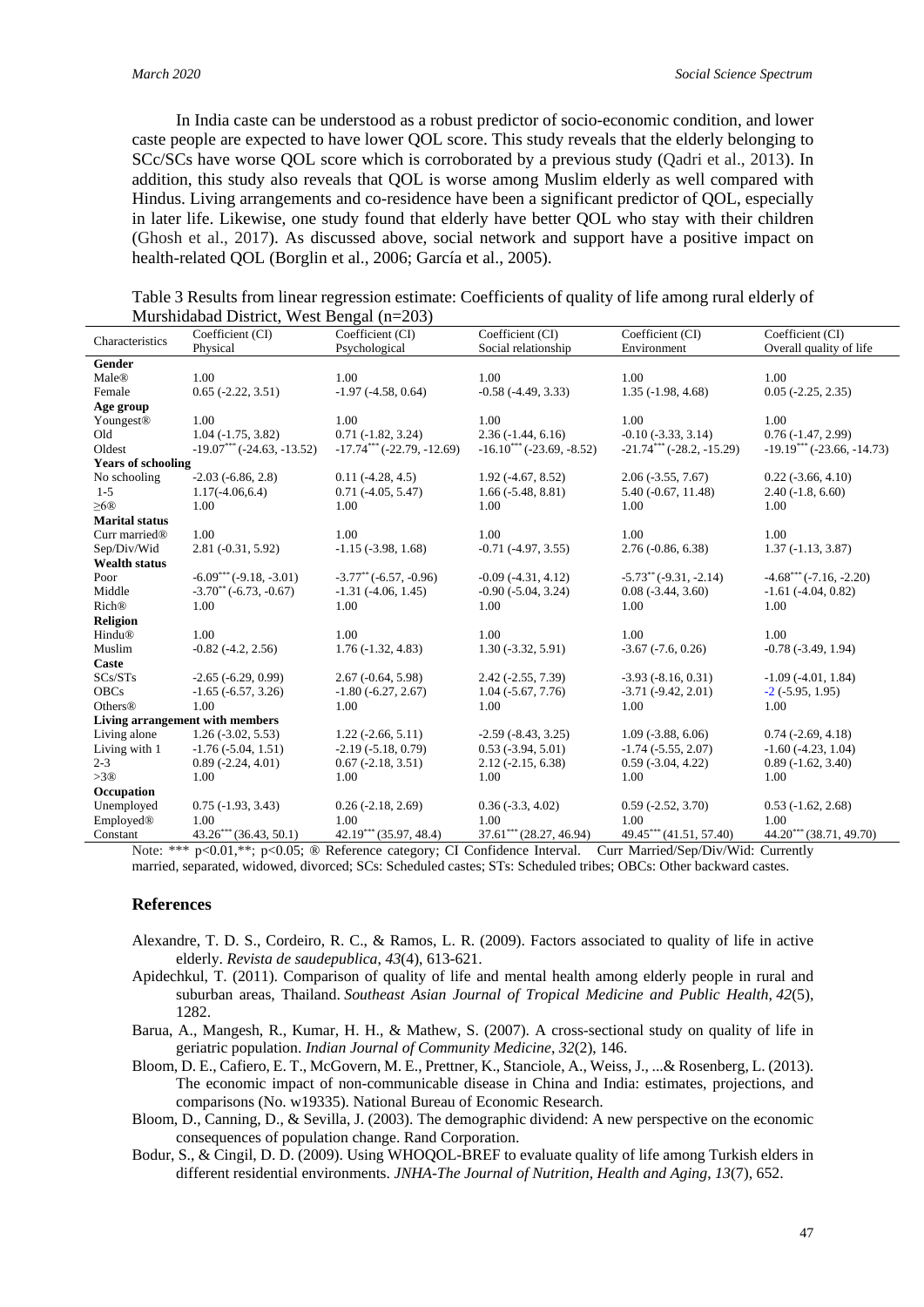- Borglin, G., Jakobsson, U., Edberg, A. K., & Hallberg, I. R. (2006). Older people in Sweden with various degrees of present quality of life: their health, social support, everyday activities and sense of coherence. *Health & Social Care in the Community, 14*(2), 136-146.
- Dasgupta, A., Pan, T., Paul, B., Bandopadhyay, L., & Mandal, S. (2018). Quality of life of elderly people in a rural area of West Bengal: A community-based study. *Medical Journal of Dr. DY Patil Vidyapeeth, 11(*6), 527.
- Ganesh Kumar, S., Majumdar, A., & Pavithra, G. (2014). Quality of life (QOL) and its associated factors using WHOQOL-BREF among elderly in urban Puducherry, India. *Journal of Clinical and Diagnostic Research, 8*(1), 54.
- García, E. L., Banegas, J. R., Perez-Regadera, A. G., Cabrera, R. H., & Rodriguez-Artalejo, F. (2005). Social network and health-related quality of life in older adults: a population-based study in Spain. *Quality of Life Research*, *14*(2), 511-520.
- Garin, N., Olaya, B., Moneta, M. V., Miret, M., Lobo, A., Ayuso-Mateos, J. L., & Haro, J. M. (2014). Impact of multimorbidity on disability and quality of life in the Spanish older population. *PloS One, 9*(11), e111498.
- Ghosh, S., Sarker, G., Bhattacharya, K., Pal, R., & Mondal, T. K. (2017). Quality of life in geriatric population in a community development block of Kishanganj, Bihar, India. *Journal of Krishna Institute of Medical Sciences University, 6*(1), 33-41.
- Government of India. (2016). *Elderly in India: Profile and programmes*. New Delhi: Central Statistical Office, Ministry of Statistics and Programme Implementation, Government of India.
- Hameed, S., Brahmbhatt, K. R., Patil, D. C., Prasanna, K. S., & Jayaram, S. (2014). Quality of life among the geriatric population in a rural area of Dakshina Kannada, Karnataka, India. *Global Journal of Medicine and Public Health, 3*(3), 1-5.
- Han, K. T., Park, E. C., Kim, J. H., Kim, S. J., & Park, S. (2014). Is marital status associated with quality of life? *Health and Quality of Life Outcomes*, *12*(1), 109.
- Hickey, A., Barker, M., McGee, H., & O'Boyle, C. (2005). Measuring health-related quality of life in older patient populations. *Pharmacoeconomics*, *23*(10), 971-993.
- Hunger, M., Thorand, B., Schunk, M., Döring, A., Menn, P., Peters, A., & Holle, R. (2011). Multimorbidity and health-related quality of life in the older population: results from the German KORA-Age study. *Health and Quality of Life Outcomes*, *9*(1), 53.
- Husain, Z., & Ghosh, S. (2011). Is health status of elderly worsening in India? A comparison of successive rounds of national sample survey data. *Journal of Biosocial Science*, *43*(2), 211-231.
- Jacob, M. E., Abraham, V. J., Abraham, S., & Jacob, K. S. (2007). The effect of community based daycare on mental health and quality of life of elderly in rural south India: a community intervention study. *International Journal of Geriatric Psychiatry: A Journal of the Psychiatry of Late Life and Allied Sciences*, *22*(5), 445-447.
- Jivraj, S., & Nazroo, J. (2014). Determinants of socioeconomic inequalities in subjective well-being in later life: a cross-country comparison in England and the USA. *Quality of Life Research*, *23*(9), 2545-2558.
- Joshi, K., Kumar, R., & Avasthi, A. (2003). Morbidity profile and its relationship with disability and psychological distress among elderly people in Northern India. *International Journal of Epidemiology*, 32(6), 978-987.
- Kamble, S. V., Ghodke, Y. D., Dhumale, G. B., Avchat, S. S., & Goyal, R. C. (2012). Health status of elderly persons in rural area of India. *Indian Medical Gazette,* 295-299.
- Karmakar, N., Datta, A., Nag, K., & Tripura, K. (2018). Quality of life among geriatric population: A crosssectional study in a rural area of Sepahijala District, Tripura. *Indian Journal of Public Health*, *62*(2), 95.
- Khaje-Bishak, Y., Payahoo, L., Pourghasem, B., & Jafarabadi, M. A. (2014). Assessing the quality of life in elderly people and related factors in Tabriz, Iran. *Journal of Caring Sciences*, *3*(4), 257.
- Kinra, S., Bowen, L. J., Lyngdoh, T., Prabhakaran, D., Reddy, K. S., Ramakrishnan, L., ...& Smith, G. D. (2010). Sociodemographic patterning of non-communicable disease risk factors in rural India: a cross sectional study. *British Medical Journal*, 341, c4974.
- Lee, I. M., Shiroma, E. J., Lobelo, F., Puska, P., Blair, S. N., Katzmarzyk, P. T., & Lancet Physical Activity Series Working Group. (2012). Effect of physical inactivity on major non-communicable diseases worldwide: an analysis of burden of disease and life expectancy. *The Lancet, 380*(9838), 219-229.
- Lima, M. G., Barros, M. B. D. A., César, C. L. G., Goldbaum, M., Carandina, L., & Ciconelli, R. M. (2009). Health related quality of life among the elderly: A population-based study using SF-36 survey. *Cadernos de saudepublica*, *25*(10), 2159-2167.
- Lintsen H. (2018). Quality of life: A poor and vulnerable people. In H. Lintsen, F. Veraart, J. Smits & J. Grin (Eds.), *Well-being, sustainability and social development: The Netherlands 1850-2050.* Cham: Springer.